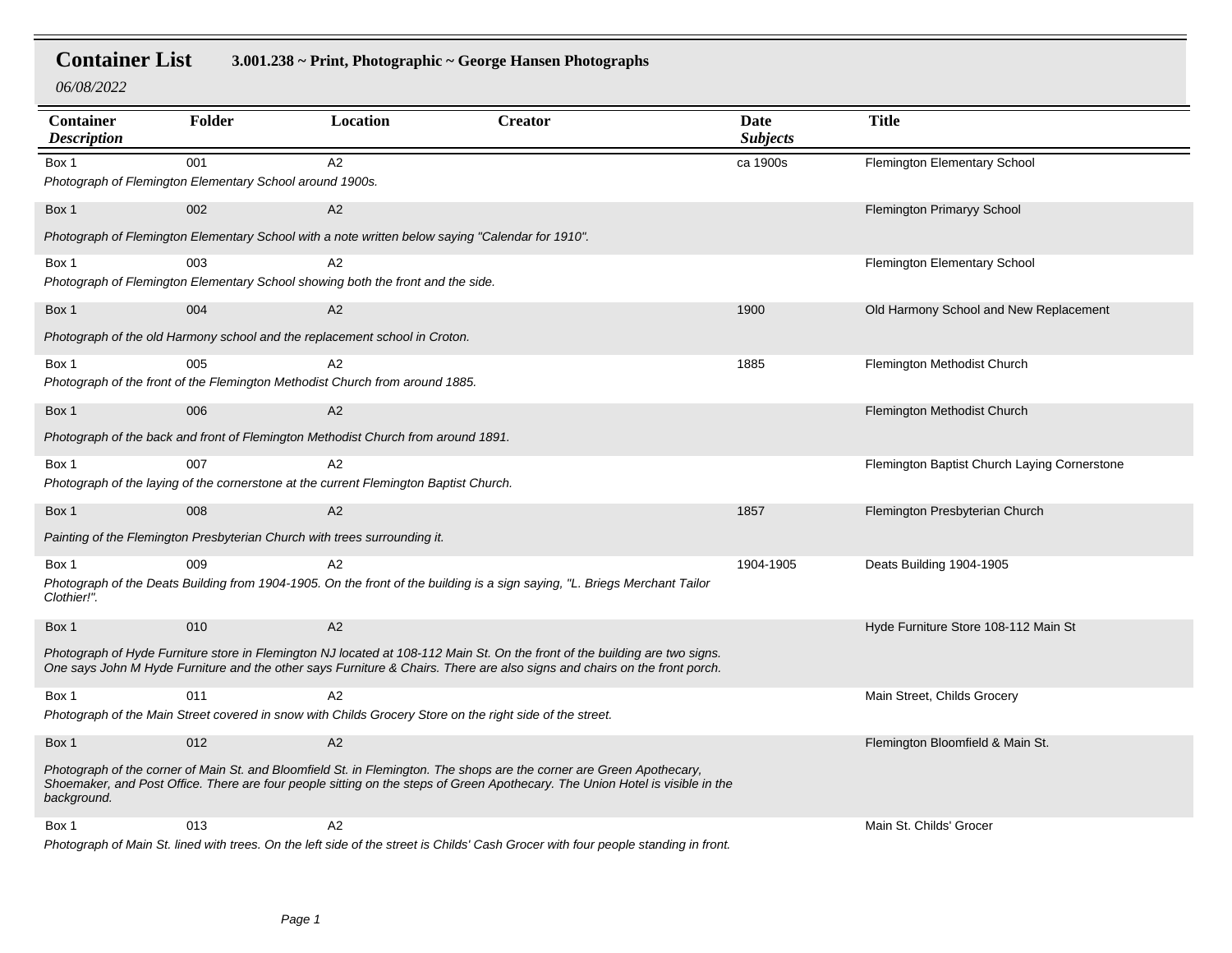| Container<br><b>Description</b>                 | Folder | Location                                                                                                     | <b>Creator</b>                                                                                                                                                                                                                                                                                                                                                                         | Date<br><b>Subjects</b> | <b>Title</b>                                 |
|-------------------------------------------------|--------|--------------------------------------------------------------------------------------------------------------|----------------------------------------------------------------------------------------------------------------------------------------------------------------------------------------------------------------------------------------------------------------------------------------------------------------------------------------------------------------------------------------|-------------------------|----------------------------------------------|
| Box 1                                           | 014    | A2                                                                                                           |                                                                                                                                                                                                                                                                                                                                                                                        |                         | Building and Democrat Office 96 Main St.     |
| on it and a car parked in front.                |        |                                                                                                              | Photograph of a building at 96 Main St. in Flemington, NJ. The building on the right has a sign above the door with Democrat                                                                                                                                                                                                                                                           |                         |                                              |
| Box 1                                           | 015    | A2                                                                                                           |                                                                                                                                                                                                                                                                                                                                                                                        |                         | Union Hotel & Allen Drugstore                |
|                                                 |        |                                                                                                              | Photograph of a large group of people standing in front of the Union Hotel with Allens Drug Store in the background.                                                                                                                                                                                                                                                                   |                         |                                              |
| Box 1                                           | 016    | A2                                                                                                           |                                                                                                                                                                                                                                                                                                                                                                                        |                         | Union Hotel and Allens Drug Store            |
| sitting on the front porch.                     |        |                                                                                                              | Photograph of the Union Hotel with Allens Drug Store in the background. There is a group of about ten people standing and                                                                                                                                                                                                                                                              |                         |                                              |
| Box 1                                           | 017    | A2                                                                                                           |                                                                                                                                                                                                                                                                                                                                                                                        |                         | Hunterdon County Courthouse                  |
|                                                 |        |                                                                                                              | Photograph of Hunterdon County Courthouse with a group standing on the porch as well as people in the upper windows.                                                                                                                                                                                                                                                                   |                         |                                              |
| Box 1                                           | 019    | A2                                                                                                           |                                                                                                                                                                                                                                                                                                                                                                                        |                         | County Office Building and Kilgore Residence |
| and Kilgore Residence-Right.                    |        |                                                                                                              | Photograph of a two buildings on Main St. On the building on the left is a sign saying Dentist with one man sitting on the<br>steps and one standing on the sidewalk. With the photo is a note saying Higgins News Stand-left, County Building-Center,                                                                                                                                 |                         |                                              |
| Box 1                                           | 020    | A2                                                                                                           |                                                                                                                                                                                                                                                                                                                                                                                        |                         | Auditorium Centennial Ceremony 1798-1898     |
|                                                 |        |                                                                                                              | Photograph of a group of people sitting in pews and on a stage. On the stage is an organ, American flags, and plants.                                                                                                                                                                                                                                                                  |                         |                                              |
| Box 1                                           | 021    | A2                                                                                                           |                                                                                                                                                                                                                                                                                                                                                                                        |                         | Auditorium                                   |
|                                                 |        | Photograph of the interior of an auditorium with chairs lining the side wall and plants along the back wall. |                                                                                                                                                                                                                                                                                                                                                                                        |                         |                                              |
| Box 1<br>18 Main St.                            | 022    | A2                                                                                                           | Photograph of a building on Main St in Flemington, NJ. On the building are two signs for businesses. They are Boarding<br>House & Restaurant and J. Sherman Cooley Druggist. On the second floor porch are six people and a dog. Every window on<br>the second and third floor as well as the first floor columns have American flags on it. This building is most likely either 16 or |                         | Boarding House & Restaurant                  |
| Box 1                                           | 023    | A2                                                                                                           |                                                                                                                                                                                                                                                                                                                                                                                        | 1897                    | John B. Carr Lumber Yard                     |
|                                                 |        |                                                                                                              | Photograph of John B. Carr lumber yard at 84 Broad St. in Flemington, NJ. There are two sets of railroad tracks in the<br>foreground. Behind the tracks are two horse drawn wagons with men taking wood beams out of a open sided barn.                                                                                                                                                |                         |                                              |
| Box 1                                           | 024    | A2                                                                                                           |                                                                                                                                                                                                                                                                                                                                                                                        |                         | Alex Zanetti Store Interior                  |
|                                                 |        | behind a shop counter. Behind them is Lucia Zanetti holding her granddaughter Annette.                       | Photograph of the interior of Alex Zanetti store at 30 Main St. in Flemington, NJ. There is a man handing a box to a man                                                                                                                                                                                                                                                               |                         |                                              |
| Box 1                                           | 025    | A <sub>2</sub>                                                                                               |                                                                                                                                                                                                                                                                                                                                                                                        | 1958                    | Flemington Floral Co.                        |
|                                                 |        | story building behind a fence. Behind the greenhouse is a tower with two men standing on the top.            | Photograph of Flemington Floral Company at 20 North Main St. in Flemington, NJ. There are three greenhouse and a two                                                                                                                                                                                                                                                                   |                         |                                              |
| Box 1                                           | 026    | A2                                                                                                           |                                                                                                                                                                                                                                                                                                                                                                                        |                         | Cooleys Drug Store                           |
|                                                 |        |                                                                                                              | Photograph of a man filling a drink from a Coca-Cola machine in Cooleys Drug Store at 108 Main St. in Flemington, NJ.                                                                                                                                                                                                                                                                  |                         |                                              |
| Box 1                                           | 027    | A2                                                                                                           |                                                                                                                                                                                                                                                                                                                                                                                        |                         | Smith & Bros. Pottery                        |
| the building is a group of men standing around. |        |                                                                                                              | Photograph of the exterior of Smith & Bros. Pottery located at the intersection of N. Main St and the LVRR tracks. In front of                                                                                                                                                                                                                                                         |                         |                                              |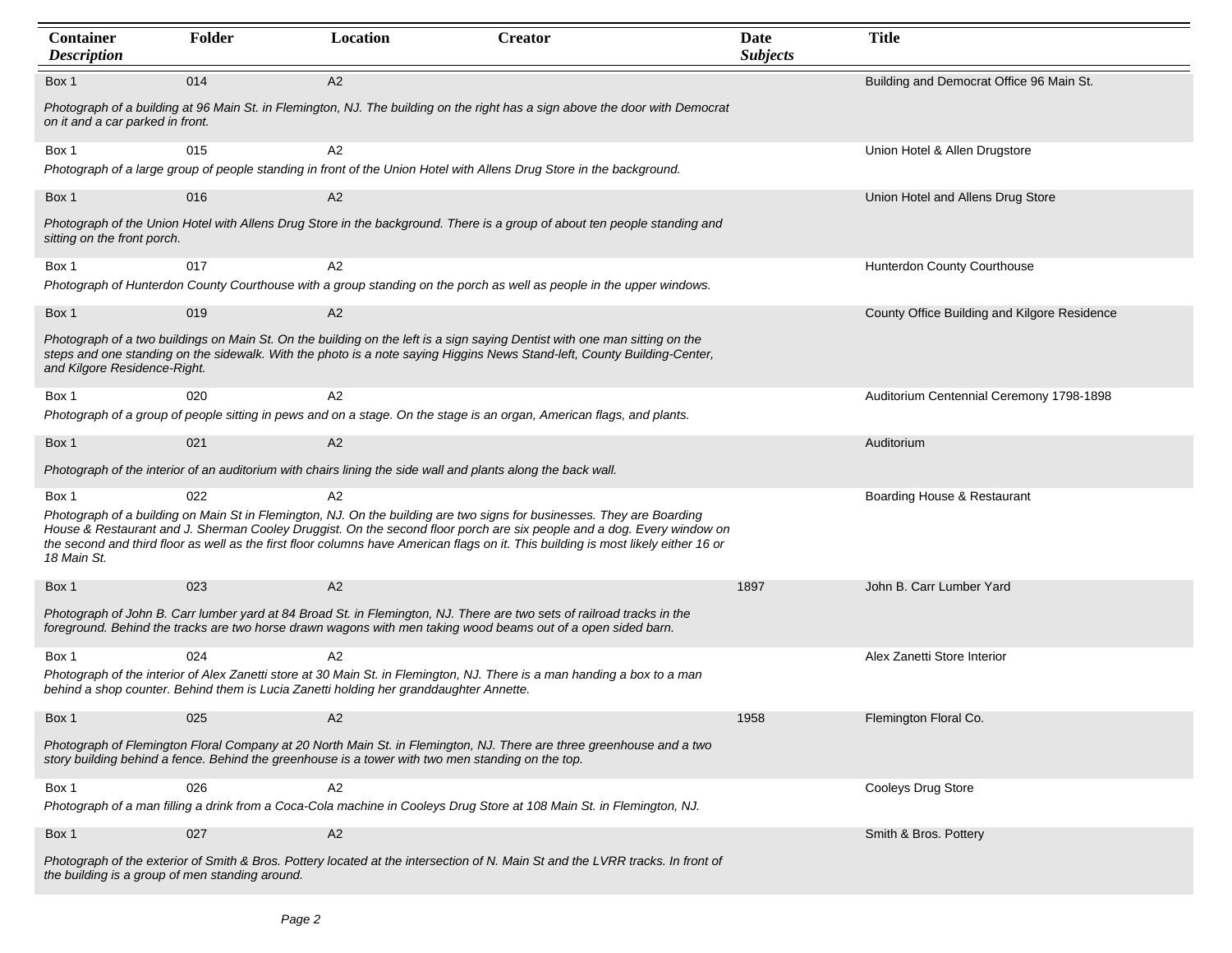| <b>Container</b><br><b>Description</b>         | Folder                                                           | Location                                                                                         | <b>Creator</b>                                                                                                                                                                                                                                                  | Date<br><b>Subjects</b> | <b>Title</b>                                                    |
|------------------------------------------------|------------------------------------------------------------------|--------------------------------------------------------------------------------------------------|-----------------------------------------------------------------------------------------------------------------------------------------------------------------------------------------------------------------------------------------------------------------|-------------------------|-----------------------------------------------------------------|
| Box 1                                          | 028                                                              | A2<br>Photograph of a horse drawn cart standing in front of the Postal Telegraph office.         |                                                                                                                                                                                                                                                                 |                         | Telegraph Office with Horse Cart                                |
| Box 1                                          | 029                                                              | A2                                                                                               |                                                                                                                                                                                                                                                                 |                         | Watch & Jewelry Store and Proprietor                            |
|                                                |                                                                  |                                                                                                  | Photograph of Avery Park Jewelry store with Dutch Lumison, the owner, sitting on the front porch. In the window you can see<br>jewelry sitting on a table with watches hanging behind them. This building is most likely 57 Main St. in Flemington, NJ.         |                         |                                                                 |
| Box 1<br>Main St in Flemington, NJ.            | 030                                                              | A2                                                                                               | Photograph of Wm. H. Hall & Son Groceries and Provisions with a man standing in the front doorway. This is located at 9-11                                                                                                                                      |                         | Wm. H. Hall & Son Groceries and Provisions                      |
| Box 1                                          | 031                                                              | A2                                                                                               |                                                                                                                                                                                                                                                                 |                         | R.R Engine 485 at Station                                       |
| engine is a circle with the number 485 inside. |                                                                  |                                                                                                  | Photograph of a train engine pulling into a station with a group of eight men standing on the platform. On the front of the                                                                                                                                     |                         |                                                                 |
| Box 1                                          | 032                                                              | A2                                                                                               |                                                                                                                                                                                                                                                                 |                         | Lehigh Valley RR Engine 308 "America"                           |
|                                                |                                                                  |                                                                                                  | Photograph of the side of Engine 308 with one car visible behind the engine. Written on the side of the engine is "America."                                                                                                                                    |                         |                                                                 |
| Box 1                                          | 033                                                              | A2                                                                                               |                                                                                                                                                                                                                                                                 |                         | Lehigh Valley RR Flemington Junction Station                    |
|                                                |                                                                  | Photograph of the Flemington Junction train station with a group of men standing on the porch.   |                                                                                                                                                                                                                                                                 |                         |                                                                 |
| Box 1                                          | 034                                                              | A2                                                                                               |                                                                                                                                                                                                                                                                 |                         | Pennsylvania RR Freight & Passenger Station                     |
|                                                |                                                                  | drawn buggy with the words"Peter L Nevius Dry Goods Groceries" written on the side.              | Photograph of Pennsylvania Railroad freight and passenger station and train. Next to the station is a group of four people<br>standing on the platform. On the train the is a man standing in the doorway of the second car. In front of the station is a horse |                         |                                                                 |
| Box 1                                          | 035                                                              | A2                                                                                               |                                                                                                                                                                                                                                                                 |                         | Train at Flemington Junction Station                            |
|                                                |                                                                  | Photograph of a train parked at Flemington Junction station with another train puling in behind. |                                                                                                                                                                                                                                                                 |                         |                                                                 |
| Box 1                                          | 036                                                              | A2                                                                                               |                                                                                                                                                                                                                                                                 |                         | RR NJ Station, Main St                                          |
| horse drawn carts.                             |                                                                  |                                                                                                  | Photograph of a railroad station in Flemington, NJ with a sign United States Express Co. on it. Next to the station are three                                                                                                                                   |                         |                                                                 |
| Box 1                                          | 037                                                              | A2                                                                                               |                                                                                                                                                                                                                                                                 |                         | Lehigh Valley Railroad Passenger Station Flemington<br>Junction |
|                                                | is a horse drawn car and on the other side is a group of people. |                                                                                                  | Photograph of the back of the Lehigh Valley railroad passenger station located at Flemington, NJ ca 1900. Next to the station                                                                                                                                   |                         |                                                                 |
| Box 1                                          | 038                                                              | A2                                                                                               |                                                                                                                                                                                                                                                                 |                         | Residence of Lambert Humphry                                    |
|                                                |                                                                  | residence of Lambert Humphry and in 1958 became John A. Bambera's residence.                     | Photograph of a house located at 6 North Main St. in Flemington, NJ. At the time of the photograph the house was the                                                                                                                                            |                         |                                                                 |
| Box 1                                          | 039                                                              | A2                                                                                               |                                                                                                                                                                                                                                                                 | 1902                    | Forker House, stores                                            |
| doorway.                                       |                                                                  |                                                                                                  | Photograph of two stores located in a building on Main St. in Flemington, NJ. The first door has two women standing in the                                                                                                                                      |                         |                                                                 |
| Box 1                                          | 040                                                              | A2                                                                                               |                                                                                                                                                                                                                                                                 |                         | Large House Law Office                                          |

*Photograph of the law office of Voorhees B. Cotter located on Main St.*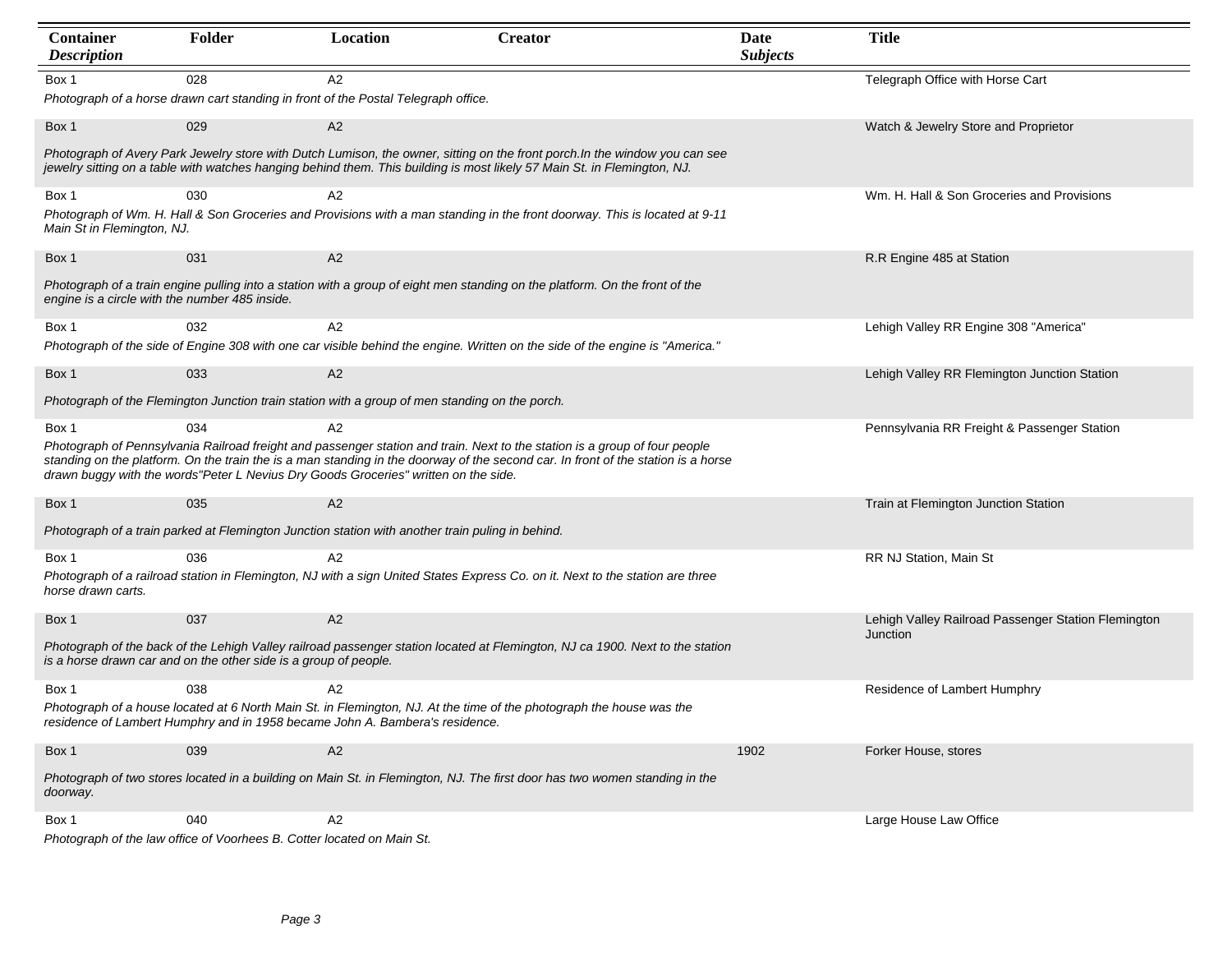| Container<br><b>Description</b>                                                                                                                                                                                   | Folder                                                                        | Location                                                                                               | <b>Creator</b>                                                                                                                                                                                                                                 | Date<br><b>Subjects</b> | <b>Title</b>                               |  |  |
|-------------------------------------------------------------------------------------------------------------------------------------------------------------------------------------------------------------------|-------------------------------------------------------------------------------|--------------------------------------------------------------------------------------------------------|------------------------------------------------------------------------------------------------------------------------------------------------------------------------------------------------------------------------------------------------|-------------------------|--------------------------------------------|--|--|
| Box 1                                                                                                                                                                                                             | 041                                                                           | A2                                                                                                     |                                                                                                                                                                                                                                                |                         | R.S. Kuhl House Mine St.                   |  |  |
| Photograph of R.S. Kuhl's house located on Mine St. in Flemington, NJ.                                                                                                                                            |                                                                               |                                                                                                        |                                                                                                                                                                                                                                                |                         |                                            |  |  |
| Box 1                                                                                                                                                                                                             | 042                                                                           | A2<br>NJ. There are four people standing in the garden and one woman sitting on the front porch.       | Photograph of the residence and side garden of Dr. Cramer located at the corner of Bonnell and Academy St. in Flemington,                                                                                                                      | 1898                    | Residence of Dr. Cramer                    |  |  |
| Box 1                                                                                                                                                                                                             | 043                                                                           | A2                                                                                                     |                                                                                                                                                                                                                                                | 1918                    | Martha Fisher Clemens & William V. Clemens |  |  |
|                                                                                                                                                                                                                   |                                                                               | Photograph of Martha Fisher Clemens & William V. Clemens standing in front of their house around 1918. |                                                                                                                                                                                                                                                |                         |                                            |  |  |
| Box 1<br>Photograph of James E. Brodhead residence.                                                                                                                                                               | 044                                                                           | A2                                                                                                     |                                                                                                                                                                                                                                                | 1896                    | James E. Brodhead Residence                |  |  |
| Box 1                                                                                                                                                                                                             | 045                                                                           | A2                                                                                                     |                                                                                                                                                                                                                                                |                         | Residence of Rev. F.L. Chapell             |  |  |
|                                                                                                                                                                                                                   |                                                                               |                                                                                                        | Photograph of the back yard and back side of the residence of Rev. F.L. Chapell. On a tree in the backyard are two signs.<br>One sign is pointed toward the house and says Jutland 4.M. The other sign says Pittstown 2.M and Cherryville 2.M. |                         |                                            |  |  |
| Box 1                                                                                                                                                                                                             | 046                                                                           | A2                                                                                                     |                                                                                                                                                                                                                                                |                         | Residence of Wm. E. Emery                  |  |  |
| rocking chairs.                                                                                                                                                                                                   |                                                                               |                                                                                                        | Photograph of the residence and front garden of William E. Emery. On the front porch are two women and a man sitting in                                                                                                                        |                         |                                            |  |  |
| Box 1                                                                                                                                                                                                             | 047                                                                           | A2                                                                                                     |                                                                                                                                                                                                                                                |                         | <b>Fleming Castle</b>                      |  |  |
| Photograph of four people standing in front of Fleming Castle.                                                                                                                                                    |                                                                               |                                                                                                        |                                                                                                                                                                                                                                                |                         |                                            |  |  |
| Box 1                                                                                                                                                                                                             | 048                                                                           | A2                                                                                                     |                                                                                                                                                                                                                                                |                         | Streetscape Kilgore Residence              |  |  |
| porch.                                                                                                                                                                                                            |                                                                               |                                                                                                        | Photograph of the Kilgore residence at 65 Main St. There is a women standing next to the porch and a man sitting on the                                                                                                                        |                         |                                            |  |  |
| Box 1                                                                                                                                                                                                             | 049                                                                           | A2                                                                                                     |                                                                                                                                                                                                                                                |                         | House                                      |  |  |
|                                                                                                                                                                                                                   | Photograph of house with a wrap around porch and two trees in the front yard. |                                                                                                        |                                                                                                                                                                                                                                                |                         |                                            |  |  |
| Box 1                                                                                                                                                                                                             | 050                                                                           | A2                                                                                                     |                                                                                                                                                                                                                                                |                         | House Being Demolished                     |  |  |
|                                                                                                                                                                                                                   |                                                                               | Photograph of a house in the middle of being demolished with two men working on the roof.              |                                                                                                                                                                                                                                                |                         |                                            |  |  |
| Box 1                                                                                                                                                                                                             | 051                                                                           | A2                                                                                                     |                                                                                                                                                                                                                                                |                         | Farm House                                 |  |  |
| Photograph of a two story farm house with a wrap around porch and behind the house is a barn. In the front yard leaning on<br>a tree and beside the house there is a horse wearing a blanket hooked up to a cart. |                                                                               |                                                                                                        |                                                                                                                                                                                                                                                |                         |                                            |  |  |
| Box 2                                                                                                                                                                                                             | 052                                                                           | A <sub>2</sub>                                                                                         |                                                                                                                                                                                                                                                |                         | House                                      |  |  |
| Photograph of a two story house located on the corner of two dirt roads.                                                                                                                                          |                                                                               |                                                                                                        |                                                                                                                                                                                                                                                |                         |                                            |  |  |
| Box 2                                                                                                                                                                                                             | 053                                                                           | A2                                                                                                     |                                                                                                                                                                                                                                                |                         | <b>Brick House</b>                         |  |  |
| Photograph of a brick house with an overgrown front yard. In the front window is a sign saying Upstairs Loft for Rent.                                                                                            |                                                                               |                                                                                                        |                                                                                                                                                                                                                                                |                         |                                            |  |  |
| Box 2                                                                                                                                                                                                             | 054                                                                           | A2                                                                                                     | Photograph of an abandoned building located on a dirt road with a telephone pole in front. On the front porch are a chair and                                                                                                                  |                         | <b>Abandoned Building</b>                  |  |  |

*desk and most of the windows on the second and third floor are broken.*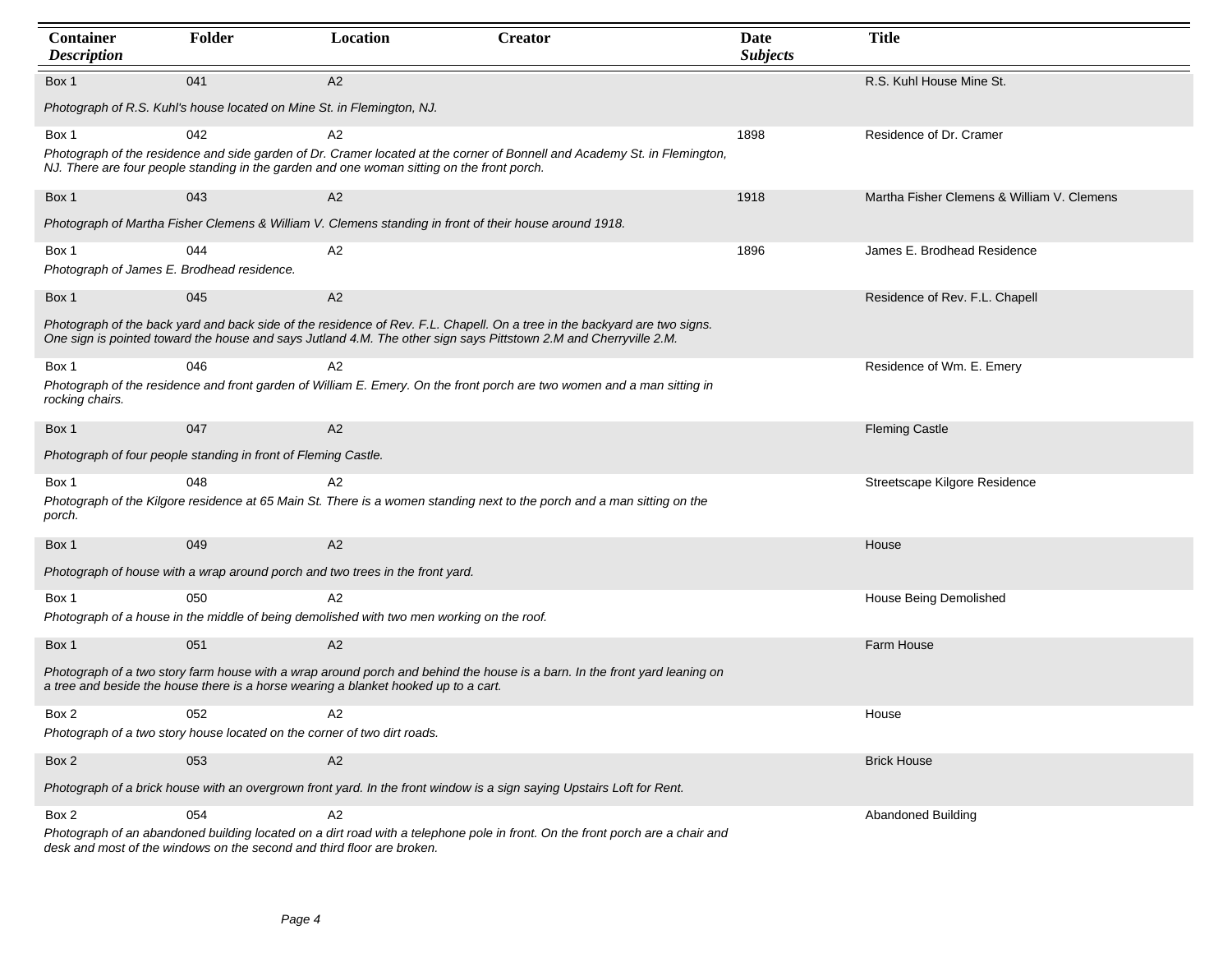| Container<br><b>Description</b>                | Folder                                                                                                                           | Location                                                                                                        | <b>Creator</b>                                                                                                                                                                                                                                                 | Date<br><b>Subjects</b> | <b>Title</b>                                         |  |  |  |
|------------------------------------------------|----------------------------------------------------------------------------------------------------------------------------------|-----------------------------------------------------------------------------------------------------------------|----------------------------------------------------------------------------------------------------------------------------------------------------------------------------------------------------------------------------------------------------------------|-------------------------|------------------------------------------------------|--|--|--|
| Box 2                                          | 055                                                                                                                              | A2                                                                                                              |                                                                                                                                                                                                                                                                |                         | <b>Soldiers Monument</b>                             |  |  |  |
|                                                | Photograph of the Soldiers Monument located in front of the Presbyterian Church in Flemington, NJ.                               |                                                                                                                 |                                                                                                                                                                                                                                                                |                         |                                                      |  |  |  |
| Box 2                                          | 056                                                                                                                              | A2<br>Photo of the Flemington soldiers monument located at the intersection of N Main St and E Main St.         |                                                                                                                                                                                                                                                                |                         | Flemington Soldiers Monument                         |  |  |  |
| Box 2                                          | 057                                                                                                                              | A2                                                                                                              |                                                                                                                                                                                                                                                                |                         | Soldiers Monument Looking South                      |  |  |  |
|                                                |                                                                                                                                  | Photo taken from behind the Flemington Soldiers Monument looking south down Main Street.                        |                                                                                                                                                                                                                                                                |                         |                                                      |  |  |  |
| Box 2                                          | 058                                                                                                                              | A2                                                                                                              |                                                                                                                                                                                                                                                                |                         | Town Houses                                          |  |  |  |
|                                                |                                                                                                                                  | Photo of two houses located a dirt road. Both houses have steps leading up to them and trees in the front yard. |                                                                                                                                                                                                                                                                |                         |                                                      |  |  |  |
| Box 2                                          | 059                                                                                                                              | A2                                                                                                              |                                                                                                                                                                                                                                                                |                         | Street scape w. Church Spire on N. Baptist           |  |  |  |
|                                                |                                                                                                                                  | house next to a fence. In the background you can see a church spire above trees.                                | Photo of a horse drawn carriage going down Main Street. Next to the carriage there is a bicycle leaning on a tree and a                                                                                                                                        |                         |                                                      |  |  |  |
| Box 2                                          | 060                                                                                                                              | A2                                                                                                              |                                                                                                                                                                                                                                                                |                         | Main St. Flemington                                  |  |  |  |
|                                                |                                                                                                                                  |                                                                                                                 | Photo of Main Street in Flemington, NJ looking north. In the background the church spire of the Baptist Church is visible.                                                                                                                                     |                         |                                                      |  |  |  |
| Box 2                                          | 061                                                                                                                              | A2                                                                                                              |                                                                                                                                                                                                                                                                | 1905                    | Bonnell St. Flemington                               |  |  |  |
|                                                | street is a horse drawn carriage going down the street.                                                                          |                                                                                                                 | Photograph of Bonnell St. in Flemington, NJ looking west. Both sides of the dirt street have sidewalls and houses. On the                                                                                                                                      |                         |                                                      |  |  |  |
| Box 2                                          | 062                                                                                                                              | A2                                                                                                              |                                                                                                                                                                                                                                                                |                         | House                                                |  |  |  |
| house.                                         |                                                                                                                                  |                                                                                                                 | Photo of houses alongside a dirt road. The closest house has a man standing on the porch and a man standing next to the                                                                                                                                        |                         |                                                      |  |  |  |
| Box 2                                          | 063                                                                                                                              | A2                                                                                                              |                                                                                                                                                                                                                                                                |                         | View from Mullen Hill                                |  |  |  |
|                                                | Photograph of Flemington taken from Mullen Hill next to Capner Street.                                                           |                                                                                                                 |                                                                                                                                                                                                                                                                |                         |                                                      |  |  |  |
| Box 2                                          | 064                                                                                                                              | A2                                                                                                              |                                                                                                                                                                                                                                                                |                         | View to East from Mullen Hill                        |  |  |  |
| Courthouse are visible.                        |                                                                                                                                  |                                                                                                                 | Photograph above a painting of the view of Flemington, NJ from Mullen Hill. In both images the Union Hotel and Flemington                                                                                                                                      |                         |                                                      |  |  |  |
| Box 2                                          | 065                                                                                                                              | A2                                                                                                              |                                                                                                                                                                                                                                                                |                         | Flemington Vigilante Society                         |  |  |  |
|                                                |                                                                                                                                  | Thatcher, Doc. Conover, William Marsh, unidentified, Charles Felmly, Lewis C. Pottis, and John Schenk.          | Photograph of the Flemington Vigilante Society. Sitting in the first row from left to right are identified as Alexander Allen,<br>Jonathon Higgins, H.E. Deats, and Jason Hoffman. Standing in the back row from left to right are identified as Higgins, Amos |                         |                                                      |  |  |  |
| Box 2                                          | 066                                                                                                                              | A2                                                                                                              |                                                                                                                                                                                                                                                                |                         | Mayor and Council Flemington Borough                 |  |  |  |
|                                                |                                                                                                                                  |                                                                                                                 | Photograph of Flemington Mayor and the Council standing in front of gazebo located at Flemington Borough Park.                                                                                                                                                 |                         |                                                      |  |  |  |
| Box 2                                          | 067                                                                                                                              | A2                                                                                                              |                                                                                                                                                                                                                                                                |                         | Dr. Cramer, Dr. O.H. Sproul, OJ Blackwell, and Ao F. |  |  |  |
|                                                | Hanson<br>Photograph of Dr. Cramer, Ao F. Hansen, O.J. Blackwell, and Dr. O.H, Sproul in a office with books siting on the desk. |                                                                                                                 |                                                                                                                                                                                                                                                                |                         |                                                      |  |  |  |
| Box 2                                          | 068                                                                                                                              | A <sub>2</sub>                                                                                                  |                                                                                                                                                                                                                                                                |                         | Group Portrait of 23 Men                             |  |  |  |
| Charlie Stryker, George Apgar, and Ed Wyckoff. |                                                                                                                                  |                                                                                                                 | Photograph of 23 men and boys sitting in front of a building. Four of them are identified in the back row as John Kunsman,                                                                                                                                     |                         |                                                      |  |  |  |